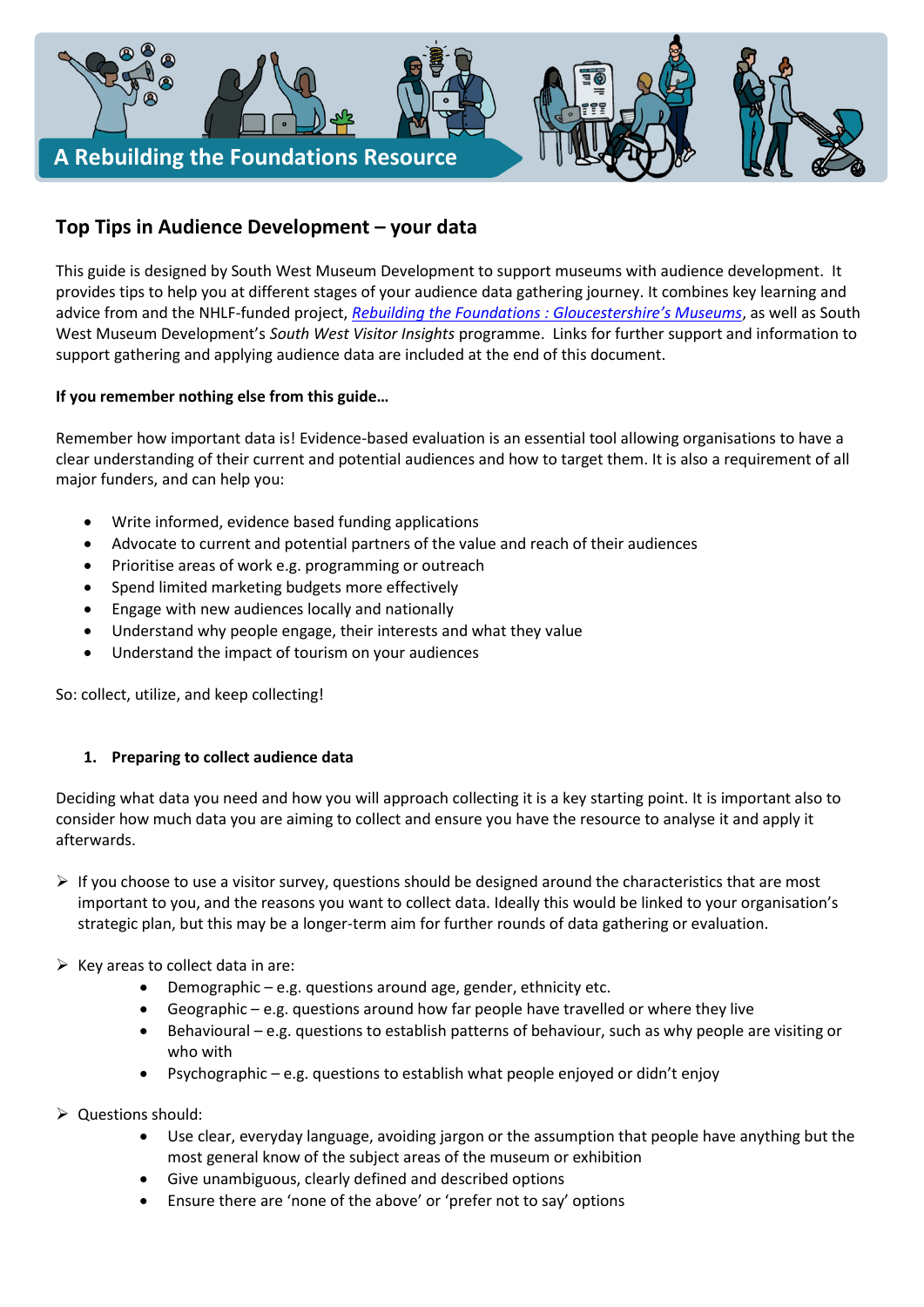- Use where appropriate open-ended, free text response to gather more qualitative data and responses that you might not have considered.
- $\triangleright$  Be aware of GDPR rules and be careful not to collect any identifying personal information unless you understand the implications as to how that information should be requested, used and stored. Postcode information is not classified as personal data, however email addresses are.

# **2. Analysing your data**

Once you have collected your data, you will need to invest some time in analysing and understanding what it is telling you. If you are asking your audiences for their goodwill and effort to provide quality feedback, then you have a responsibility to appropriately make use of it.

- ➢ Ideally you should aim for a minimum of 150 responses before analysing your data. Your data only represents a sub-section of your audience, but any survey that has been properly implemented should generate data that is robust enough to offer a percentage representation of your audiences as whole.
- $\triangleright$  People often think that their data will explicitly tell them all the answers they need, but that's not really the case – a little bit of work and consideration is needed to really pull out the key statistics, or headlines, from your data results. To make it easier you might want to consider the following:
	- $\triangleright$  If you have access to anything like Microsoft Office and Excel, then that is all you need to turn your data into something useable
	- $\triangleright$  Google forms are widely used, user friendly and are free. There are many guides on how to set them up and use a QR code, also known as a 3D barcode, as an easy way for visitors to access your survey. If you use Google forms, this will do much of the data aggregation for you under the 'responses' tab
	- ➢ The important part is doing it frequently enough so that you continue to develop your own understanding and ensure your data is manageable and useful

# **3. Understanding your audiences**

From the data and analysis you carry out, you can begin to understand the audiences you are or are not reaching, depending where you have gathered your date from.

 $\triangleright$  Audiences broadly fall into two categories – Core and Priority. They can also be called Current or Potential.

- **Core audiences** can be identified from a museum's existing, established audiences; they are most frequently represented in a museum's data and have no specific barriers to engagement.
- **Priority Audiences** can be identified from groups that are currently under-represented within the established audiences; they are seen less frequently in a museum's data, or sometimes not at all, because they do have specific barriers which prevent them from engaging with the museum.

# **4. Using your collected data**

Once you have collected and analysed your data, you can begin to apply it in your future planning and to support other key areas. It will provide effective evidence to support your plans to improve what you are doing, to show how visible you are in your local community and to demonstrate the impact that you have. It will also help you articulate where the gaps are – i.e. who you are not currently engaging with – and how you plan to change that.

- $\triangleright$  Audience data that is being presented to funders should be precise, clear and include some of your statistics and findings.
- ➢ When planning an engagement activity, it is good practice to identify at least one **priority audience** and specific measures should be planned in order to increase engagement with that audience. This is a good first step in diversifying your audiences!